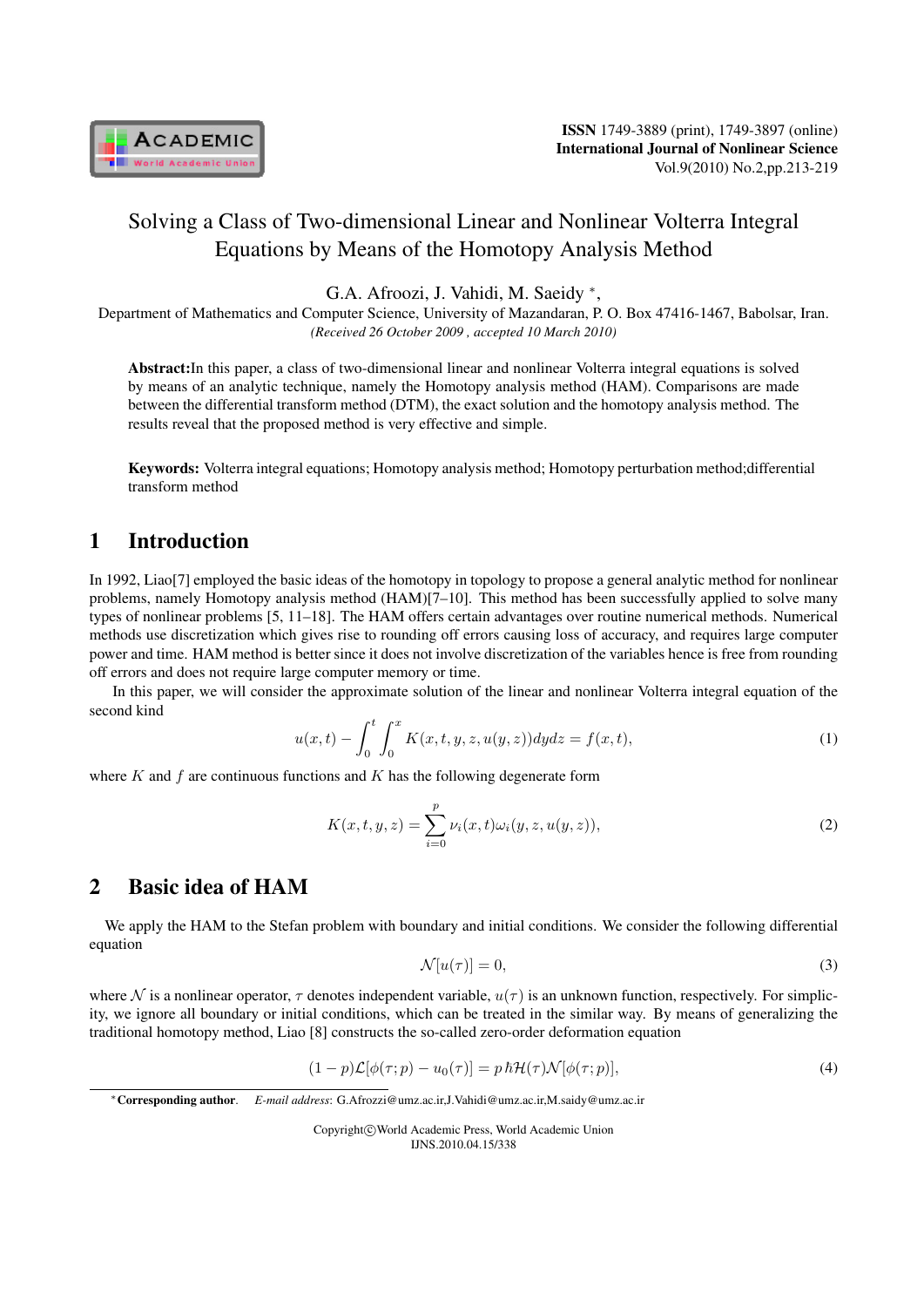where  $p \in [0, 1]$  is the embedding parameter,  $h \neq 0$  is a non-zero auxiliary parameter,  $\mathcal{H}(\tau) \neq 0$  is an auxiliary function, *L* is an auxiliary linear operator,  $u_0(\tau)$  is an initial guess of  $u(\tau)$ ,  $u(\tau;p)$  is a unknown function, respectively. It is important, that one has great freedom to choose auxiliary things in HAM. Obviously, when  $p = 0$  and  $p = 1$ , it holds

$$
\phi(\tau; 0) = u_0(\tau), \phi(\tau; 1) = u(\tau), \tag{5}
$$

respectively. Thus, as p increases from 0 to 1, the solution  $u(\tau; p)$  varies from the initial guess  $u_0(\tau)$  to the solution  $u(\tau)$ . Expanding  $u(\tau; p)$  in Taylor series with respect to p, we have

$$
\phi(\tau; p) = u_0(\tau) + \sum_{m=1}^{+\infty} u_m(\tau) p^m,
$$
\n(6)

where

$$
u_m(\tau) = \frac{1}{m!} \frac{\partial^m \phi(\tau; p)}{\partial p^m} |_{p=0}.
$$
\n<sup>(7)</sup>

If the auxiliary linear operator, the initial guess, the auxiliary parameter  $\hbar$ , and the auxiliary function are so properly chosen, the series (4) converges at  $p = 1$ , then we have

$$
u(\tau) = u_0(\tau) + \sum_{m=1}^{+\infty} u_m(\tau),
$$
\n(8)

which must be one of solutions of original nonlinear equation, as proved by[8]. As  $\hbar = -1$  and  $\mathcal{H}(\tau) = 1$ , Eq. (2) becomes

$$
(1-p)\mathcal{L}[\phi(\tau;p) - u_0(\tau)] + p\mathcal{N}[\phi(\tau;p)] = 0,
$$
\n(9)

which is used mostly in the homotopy perturbation method[2], where as the solution obtained directly, without using Taylor series [3, 4]. According to the definition (5), the governing equation can be deduced from the zero-order deformation equation (2). Define the vector

$$
\vec{u}_n = \{u_0(\tau), u_1(\tau), \ldots, u_n(\tau)\}.
$$

Differentiating equation (2) m times with respect to the embedding parameter p and then setting  $p = 0$  and finally dividing them by  $m!$ , we have the so-called  $m$ th-order deformation equation

$$
\mathcal{L}[u_m(\tau) - \chi_m u_{m-1}(\tau)] = \hbar \mathcal{H}(\tau) \Re_m(\vec{u}_{m-1}), \tag{10}
$$

where

$$
\Re_m(\vec{u}_{m-1}) = \frac{1}{(m-1)!} \frac{\partial^{m-1} \mathcal{N}[\phi(\tau;p)]}{\partial p^{m-1}}|_{p=0}.
$$
\n(11)

and

$$
\chi_m = \left\{ \begin{array}{ll} 0, & m \le 1, \\ 1, & m > 1. \end{array} \right. \tag{12}
$$

It should be emphasized that  $u_m(\tau)$  for  $m \geq 1$  is governed by the linear equation (8) under the linear boundary conditions that come from original problem, which can be easily solved by symbolic computation software such as Matlab. For the convergence of the above method we refer the reader to Liao's work [8] . If Eq. (1) admits unique solution, then this method will produce the unique solution. If equation (1) does not possess unique solution, the HAM will give a solution among many other (possible) solutions.

#### 3 Applications

In order to assess the advantages and the accuracy of homotopy analysis method for solving linear and nonlinear Volterra integral equations,we will consider the following four examples.

Example 1 *Consider the integral equation*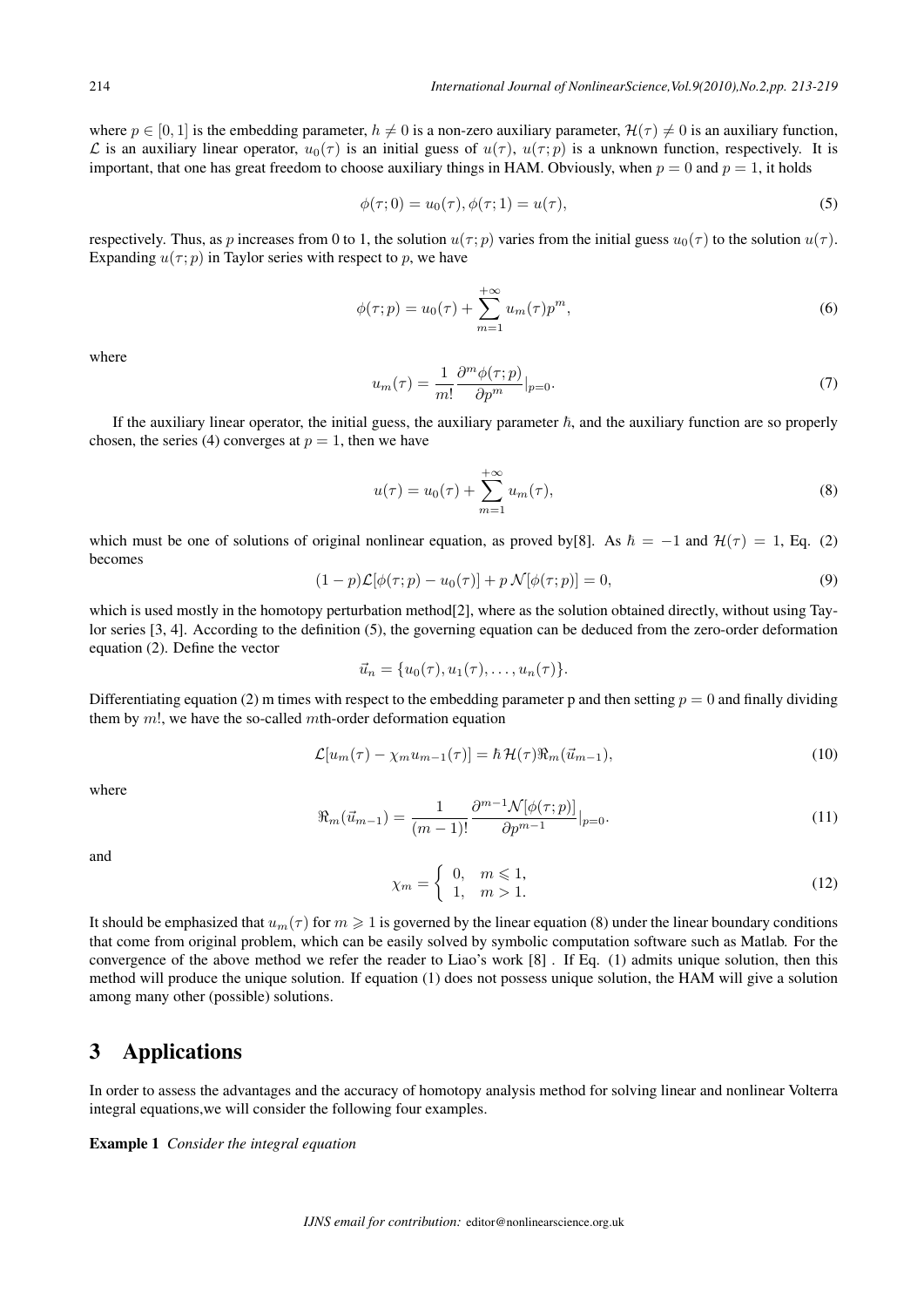| (x,t)      | $HAM(m=9)$      | $DTM(N=10)$     | $HAM(m=13)$     | $DTM(N=14)$     |
|------------|-----------------|-----------------|-----------------|-----------------|
| (0.2, 0.2) | $0.69389e - 17$ | $0.10258e - 15$ | $0.69389e - 17$ | $0.10000e - 20$ |
| (0.2, 0.8) | $0.27756e - 16$ | $0.42863e - 09$ | $0.27756e - 16$ | $0.53685e - 14$ |
| (0.4, 0.6) | $\theta$        | $0.36271e - 10$ | 0               | $0.14362e - 15$ |
| (0.4, 1.0) | $0.11102e - 15$ | $0.99569e - 08$ | $0.11102e - 15$ | $0.30476e - 12$ |
| (0.6, 0.2) | $0.13878e - 16$ | $0.30776e - 15$ | $0.13878e - 16$ | $\Omega$        |
| (0.6, 0.8) | $0.11102e - 15$ | $0.12858e - 08$ | $0.16653e - 15$ | $0.16105e - 13$ |
| (0.8, 0.4) | $0.55511e - 16$ | $0.83974e - 12$ | $0.55511e - 16$ | $0.65000e - 18$ |
| (0.8, 0.8) | $0.13323e - 14$ | $0.17145e - 08$ | $\theta$        | $0.21474e - 13$ |
| (1.0, 0.6) | $0.35527e - 15$ | $0.90678e - 10$ | $0.11102e - 15$ | $0.35909e - 15$ |
| (1.0, 1.0) | $0.28466e - 12$ | $0.24892e - 07$ | $\overline{0}$  | $0.76191e - 12$ |

Table 1: absolute error of  $HAM$  for different value of m and absolute error of  $DTM$  for different value of N

$$
u(x,t) - \int_0^t \int_0^x (xy^2 + \cos z) u(y,z) dydz = f(x,t), \quad x, t \in [0,1]
$$
 (13)

where  $f(x, t) = x \sin t - \frac{1}{4}x^5 + \frac{1}{4}x^5 \cos t - \frac{1}{4}x^2 \sin^2 t$ , which has the exact solution  $u(x, t) = x \sin t$ .[1] To solve the Eq.(13) by means of homotopy analysis method, we choose the linear oprator

$$
\mathcal{L}[\phi(x,t;p)] = \phi(x,t;p),\tag{14}
$$

And we define a nonlinear operator as

$$
\mathcal{N}[\phi(x,t;p)] = \phi(x,t;p) - \int_0^t \int_0^x (xy^2 + \cos z)\phi(y,z;p)dydz - f(x,t),\tag{15}
$$

Using above definitions  $(14)$  and  $(15)$ , we obtain the mth-order deformation equations

$$
\mathcal{L}[u_m(x,t) - \chi_m u_{m-1}(x,t)] = \hbar \mathcal{H}(x,t) \mathcal{R}_m(\vec{u}_{m-1}), \quad (m \ge 1), \tag{16}
$$

where

$$
\mathcal{R}_{m}(\vec{u}_{m-1}) = u_{m-1}(x,t) - \int_{0}^{t} \int_{0}^{x} (xy^{2} + \cos z)u_{m-1}(y,z)dydz - f(x,t).
$$

Now the solution of the  $m$ th-order deformation equations(16)

. .

$$
u_m(x,t) = \chi_m u_{m-1}(x,t) + \hbar \mathcal{H}(x,t) \mathcal{R}_m(\vec{u}_{m-1}), (m \ge 1).
$$
 (17)

We start with an initial approximation  $u_0(x, t) = 0$ , by means of the above iteration formula (17) if  $\mathcal{H}(x, t) = 1, \hbar =$ *−*1, we can obtain directly the other components as

$$
u_1(x,t) = \frac{1}{4}x(4\sin t - x^4 + x^4\cos t - x\sin^2 t),
$$
  
\n
$$
u_2(x,t) = -\frac{1}{1440}x^2(45x^7t - 45x^7\sin t + 60x^4\sin t - 33x^4\sin 2t + 6x^4t + 360x^3\cos t
$$
  
\n
$$
+40x\sin t - 20x\sin 2t\cos t - 360\sin^2 t - 360x^3),
$$

. In table (1) we have presented absolute error of  $HAM$  for different value of m and absolute error of  $DTM[1]$  for different value of  $N$ .

Example 2 *We consider the second example as*

$$
u(x,t) - \int_0^t \int_0^x (xy + te^z)u(y,z)dydz = f(x,t), \quad x, t \in [0,1]
$$
 (18)

 $where f(x,t) = xe^{-t} + t - \frac{1}{3}x^4 - xt + \frac{1}{3}x^4e^{-t} - \frac{1}{2}x^2t^2 - \frac{1}{4}x^3t^2 - xt^2e^t + xte^t$ , which has the exact solution  $u(x,t) = xe^{-t} + t$ .[1]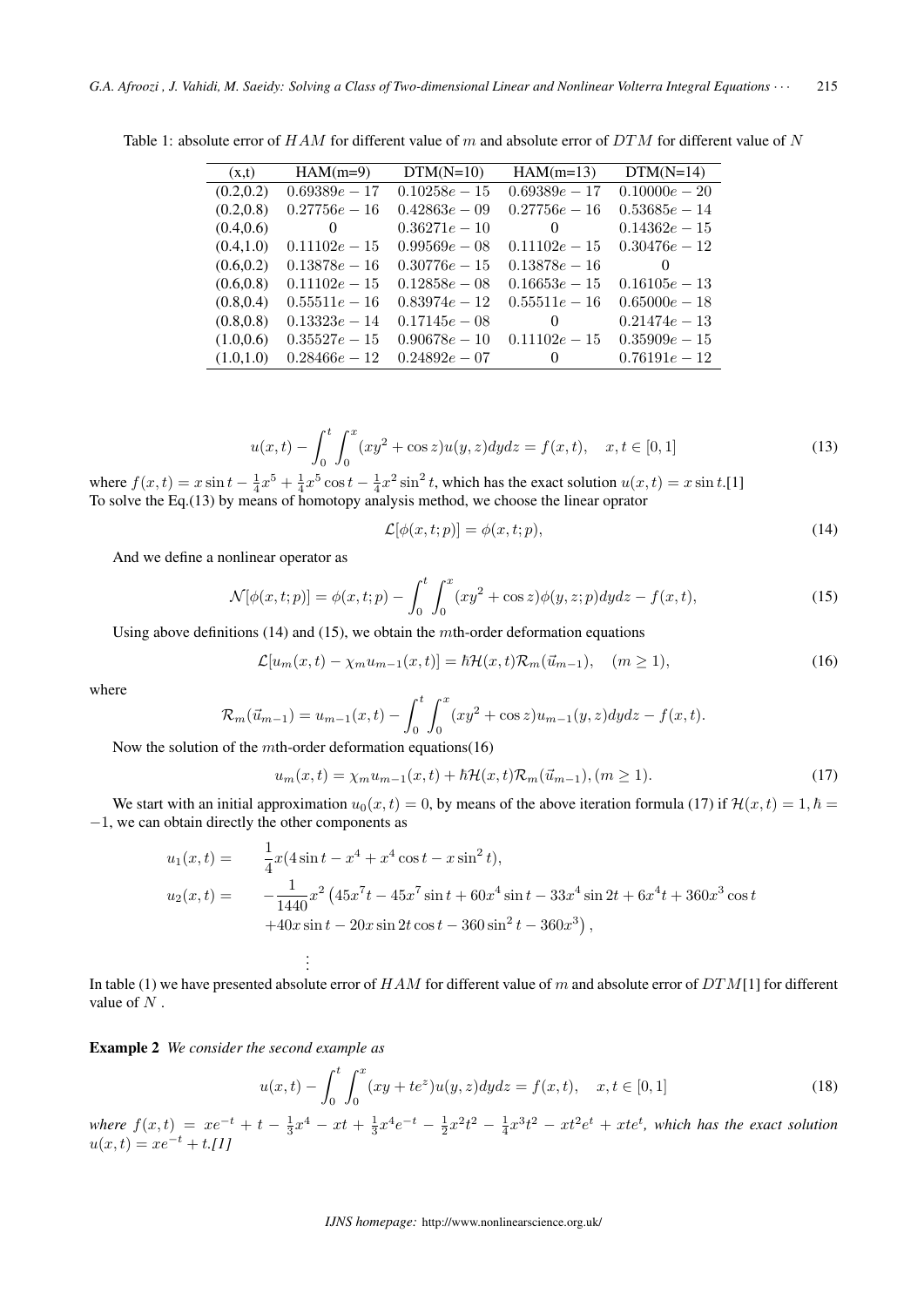| (x,t)      | $HAM(m=9)$       | $DTM(N=10)$      | $HAM(m=11)$     | $DTM(N=12)$      |
|------------|------------------|------------------|-----------------|------------------|
| (0.2, 0.6) | $\left( \right)$ | $0.402100e - 13$ | $0.22204e - 15$ | $0.693100e - 16$ |
| (0.2, 1.0) | $0.22204e - 15$  | $0.299678e - 10$ | $\theta$        | $0.143917e - 12$ |
| (0.4, 0.4) | $\theta$         | $0.419090e - 15$ | $\Omega$        | $0.330000e - 18$ |
| (0.4, 0.8) | $0.22204e - 15$  | $0.333987e - 11$ | $\Omega$        | $0.102486e - 13$ |
| (0.6, 0.8) | $0.66613e - 15$  | $0.500981e - 11$ | $\Omega$        | $0.153729e - 13$ |
| (0.6, 1.0) | $0.13367e - 12$  | $0.899036e - 10$ | $0.44409e - 15$ | $0.431751e - 12$ |
| (0.8, 0.4) | $0.44409e - 15$  | $0.838170e - 15$ | $\Omega$        | $0.640000e - 18$ |
| (0.8, 0.8) | $0.17764e - 13$  | $0.667975e - 11$ | $0.44409e - 15$ | $0.204971e - 13$ |
| (1.0, 0.6) | $0.15543e - 14$  | $0.201100e - 12$ | $0.44409e - 15$ | $0.346600e - 15$ |
| (1.0, 1.0) | $0.35516e - 10$  | $0.149839e - 9$  | $0.37748e - 14$ | $0.719585e - 12$ |

Table 2: absolute error of  $HAM$  for different value of m and absolute error of  $DTM$  for different value of N

To solve the Eq.(18) by means of homotopy analysis method, we choose the linear oprator

$$
\mathcal{L}[\phi(x,t;p)] = \phi(x,t;p),\tag{19}
$$

And we define a nonlinear operator as

$$
\mathcal{N}[\phi(x,t;p)] = \phi(x,t;p) - \int_0^t \int_0^x (xy + te^z)\phi(y,z;p)dydz - f(x,t),\tag{20}
$$

Using above definitions (19) and (20), we obtain the  $m$ th-order deformation equations

$$
\mathcal{L}[u_m(x,t) - \chi_m u_{m-1}(x,t)] = \hbar \mathcal{H}(x,t) \mathcal{R}_m(\vec{u}_{m-1}), \quad (m \ge 1), \tag{21}
$$

where

$$
\mathcal{R}_m(\vec{u}_{m-1}) = u_{m-1}(x,t) - \int_0^t \int_0^x (xy + te^z)u_{m-1}(y,z)dydz - f(x,t).
$$

Now the solution of the  $m$ th-order deformation equations(21)

$$
u_m(x,t) = \chi_m u_{m-1}(x,t) + \hbar \mathcal{H}(x,t) \mathcal{R}_m(\vec{u}_{m-1}), (m \ge 1).
$$
 (22)

We start with an initial approximation  $u_0(x, t) = x$ , by means of the above iteration formula (22) if  $\mathcal{H}(x, t) = 1, \hbar = -1$ , we can obtain directly the other components as

$$
u_1(x,t) = -\frac{1}{3} + \frac{1}{3}e^{-t} + \frac{1}{3}t)x^4 - \frac{1}{4}t^2x^3 + (\frac{1}{2}te^t - \frac{1}{2}t^2 - \frac{1}{2}t)x^2
$$
  
+(-1 + e<sup>-t</sup> - t + te<sup>t</sup> + t<sup>2</sup>e<sup>t</sup>)x + t,  

$$
u_2(x,t) = \frac{1}{720}x(720t + 150x^2t - 150x^3t - 180xt^3e^{2t} + 360xt^2e^{2t} - 120x^2t^3e^t - 180xte^{2t} + 60x^2t^2e^{2t} - 30x^2te^{2t} + 360xt^2 + 40x^6 - 40x^6e^{-t} - 240x^3e^{-t} + 3x^4t^2
$$

$$
+ 720t^2e^t - 30x^4t^3 - 720te^t - 720x^3e^t + 90x^4 + 960x^3 + 96x^4t - 120x^2te^t
$$

$$
+ 180xt - 360xt^2e^t - 120x^3t^2 - 40x^6t + 20x^6t^2 - 12x^5t^3 - 90x^4e^t + 48x^4t^2e^t
$$

$$
- 6x^4te^t - 45x^3t^3e^t - 150x^3t^2e^t + 630x^3te^t + 120x^2t^2e^t + 180x^2t^2)
$$

. . .

In table (2) we have presented absolute error of  $HAM$  for different value of m and absolute error of  $DTM$  for different value of  $N$ .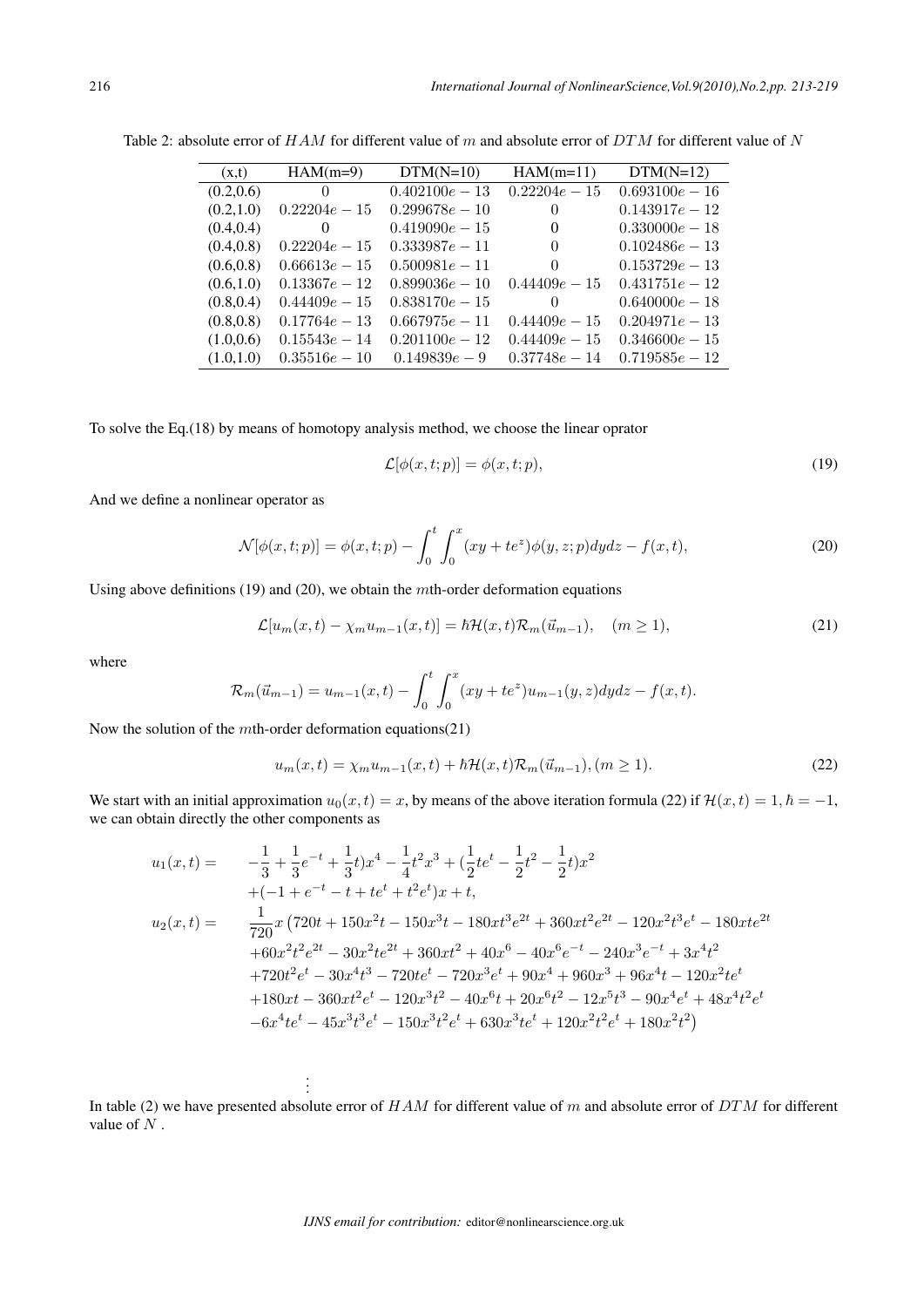| (x,t)      | $HAM(m=9)$      | $DTM(N=10)$      | $HAM(m=11)$      | $DTM(N=12)$       |
|------------|-----------------|------------------|------------------|-------------------|
| (0.1, 0.7) | $\theta$        | $0.525896e - 11$ | $\theta$         | $0.163754e - 13$  |
| (0.2, 0.3) | 0               | $0.182059e - 14$ | $\Omega$         | $0.104800e - 17$  |
| (0.3, 0.9) | $0.42466e - 14$ | $0.764536e - 09$ | 0                | $0.392498e - 11$  |
| (0.4, 1.0) | $0.55511e - 16$ | $0.437002e - 08$ | $0.58842e - 14$  | $0.276603e - 10$  |
| (0.5, 0.8) | $0.44378e - 10$ | $0.576196e - 09$ | $0.34439e - 12$  | $0.234034e - 11$  |
| (0.6, 1.0) | $0.49629e - 08$ | $0.983256e - 08$ | $0.89154e - 10$  | $0.622356e - 10$  |
| (0.7, 0.6) | $0.10953e - 07$ | $0.468694e - 10$ | $0.22855e - 0.9$ | $0.107361e - 12$  |
| (0.8, 1.0) | $0.24660e - 05$ | $0.174801e - 07$ | $0.13556e - 06$  | $0.110641e - 09$  |
| (0.9, 0.5) | $0.91045e - 06$ | $0.103376e - 10$ | $0.42015e - 07$  | $0.164652e - 13$  |
| (1.0, 1.0) | $0.36733e - 03$ | $0.273127e - 07$ | $0.49873e - 04$  | $0.172877e - 0.9$ |

Table 3: absolute error of  $HAM$  for different value of m and absolute error of  $DTM$  for different value of N

Example 3 *Consider the nonlinear Volterra integral equation*

$$
u(x,t) - \int_0^t \int_0^x (y^2 + e^{-2z}) u^2(y,z) dy dz = f(x,t), \quad x, t \in [0,1]
$$
\n(23)

*where*  $f(x,t) = x^2 e^t + \frac{1}{14} x^7 - \frac{1}{14} x^7 e^{2t} - \frac{1}{5} x^5 t$ , which has the exact solution  $u(x,t) = x^2 e^t$ .[1]

To solve the Eq.(23) by means of homotopy analysis method, we choose the linear oprator

$$
\mathcal{L}[\phi(x,t;p)] = \phi(x,t;p),\tag{24}
$$

And we define a nonlinear operator as

$$
\mathcal{N}[\phi(x,t;p)] = \phi(x,t;p) - \int_0^t \int_0^x (y^2 + e^{-2z}) \phi^2(y,z;p) dydz - f(x,t), \tag{25}
$$

Using above definitions  $(24)$  and  $(25)$ , we obtain the mth-order deformation equations

$$
\mathcal{L}[u_m(x,t) - \chi_m u_{m-1}(x,t)] = \hbar \mathcal{H}(x,t) \mathcal{R}_m(\vec{u}_{m-1}), \quad (m \ge 1), \tag{26}
$$

where

$$
\mathcal{R}_m(\vec{u}_{m-1}) = u_{m-1}(x,t) - \int_0^t \int_0^x (xy + te^z) \sum_{i=0}^{m-1} u_i(y,z)u_{m-1-i}(y,z)dydz - f(x,t).
$$

Now the solution of the  $m$ th-order deformation equations(21)

. .

$$
u_m(x,t) = \chi_m u_{m-1}(x,t) + \hbar \mathcal{H}(x,t) \mathcal{R}_m(\vec{u}_{m-1}), (m \ge 1).
$$
 (27)

We start with an initial approximation  $u_0(x, t) = 0$ , by means of the above iteration formula (27) if  $\mathcal{H}(x, t) = 1, \hbar = -1$ , we can obtain directly the other components as

$$
u_1(x,t) = \left(\frac{1}{14} - \frac{1}{14}e^{2t}\right)x^7 - \frac{1}{5}tx^5 + e^tx^2
$$
  

$$
u_2(x,t) = 0
$$

In table (3) we have presented absolute error of  $HAM$  for different value of m and absolute error of  $DTM$  for different value of  $N$ .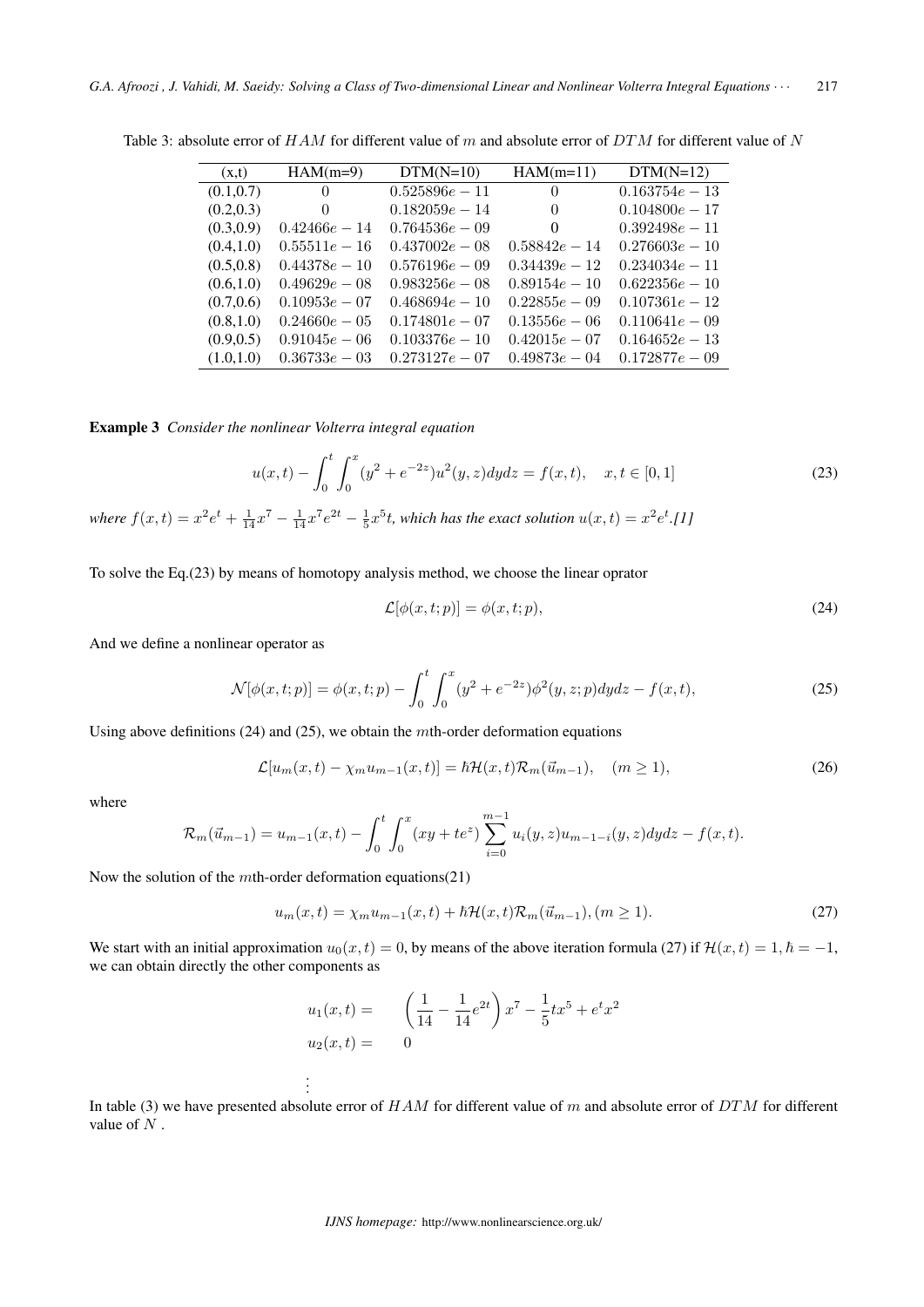| (x,t)          | $HAM(m=3)$      | $DTM(k=h=3)$    |
|----------------|-----------------|-----------------|
| (0.1, 0.1)     | $0.10043e - 04$ | $0.48040e - 03$ |
| (0.1, 0.01)    | $0.79591e - 09$ | $0.24888e - 04$ |
| (0.01, 0.01)   | $0.56859e - 11$ | $0.41570e - 07$ |
| (0.01, 0.001)  | $0.66613e - 15$ | $0.19972e - 08$ |
| (0.001, 0.001) | $0.11102e - 14$ | $0.32991e - 09$ |

Table 4: absolute error of  $HAM$  and  $DTM$ 

Example 4 *Consider the nonlinear two dimensional integral equation*

$$
u(x,y) = g(x,y) + 4 \int_0^x \int_0^y (e^{x+y}) u^2(t,s) ds dt, \quad x, y \in [0,1]
$$
 (28)

*where*  $f(x,y) = e^{x+3y} + e^{3x+y} - e^{3(x+y)}$ , which has the exact solution  $u(x,y) = e^{x+y}$ .[6]

To solve the Eq.(28) by means of homotopy analysis method, we choose the linear oprator

$$
\mathcal{L}[\phi(x, y; p)] = \phi(x, y; p),\tag{29}
$$

And we define a nonlinear operator as

$$
\mathcal{N}[\phi(x, y; p)] = \phi(x, y; p) - g(x, y) - 4 \int_0^x \int_0^y (e^{x+y}) \phi^2(t, s; p) ds dt,
$$
\n(30)

Using above definitions  $(29)$  and  $(30)$ , we obtain the mth-order deformation equations

$$
\mathcal{L}[u_m(x,y) - \chi_m u_{m-1}(x,y)] = \hbar \mathcal{H}(x,y) \mathcal{R}_m(\vec{u}_{m-1}), \quad (m \ge 1), \tag{31}
$$

where

$$
\mathcal{R}_m(\vec{u}_{m-1}) = u_{m-1}(x, y) - g(x, y) - 4 \int_0^x \int_0^y (e^{x+y}) \sum_{i=0}^{m-1} u_i(t, s) u_{m-1-i}(t, s) ds dt.
$$

Now the solution of the  $m$ th-order deformation equations(31)

$$
u_m(x,y) = \chi_m u_{m-1}(x,y) + \hbar \mathcal{H}(x,y) \mathcal{R}_m(\vec{u}_{m-1}), (m \ge 1).
$$
 (32)

We start with an initial approximation  $u_0(x,t) = e^x$ , by means of the above iteration formula (32) if  $\mathcal{H}(x,y) = 1, \hbar = -1$ , we can obtain directly the other components as

$$
u_1(x,t) = -e^x + e^{x+3y} + e^{3x+y} - e^{3(x+y)} + 2ye^{3x+y} - 2ye^{x+y}
$$
  
\n
$$
u_2(x,t) = -4ye^{3x+y} + \frac{4}{3}e^{3x+4y} - 2e^{5x+2y} - \frac{2}{3}e^{5x+4y} + 4ye^{5x+2y}
$$
  
\n
$$
-8ye^{3x+2y} + 8e^{3x+2y} - \frac{28}{3}e^{3x+y} + \frac{8}{3}e^{5x+y} + 4ye^{x+y}
$$
  
\n
$$
-\frac{2}{3}e^{x+4y} - 6e^{x+2y} + 4ye^{x+2y} + \frac{20}{3}e^{x+y}
$$

In table (4) we have presented absolute error of  $HAM$  and  $DTM$  .

. . .